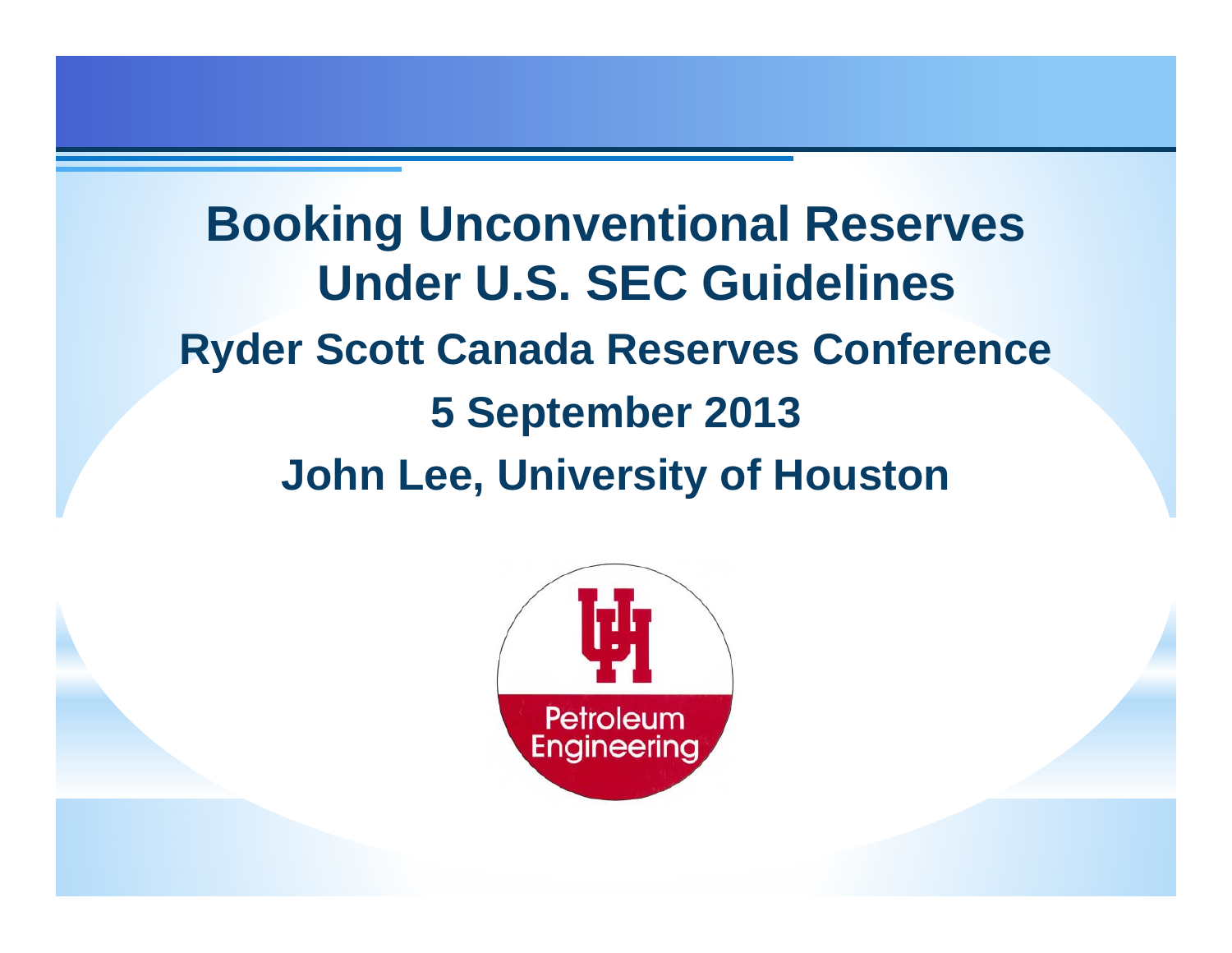**The opinions expressed in this presentation are my personal opinions, and do not necessarily reflect the opinions of the U.S. SEC or any of its staff members.**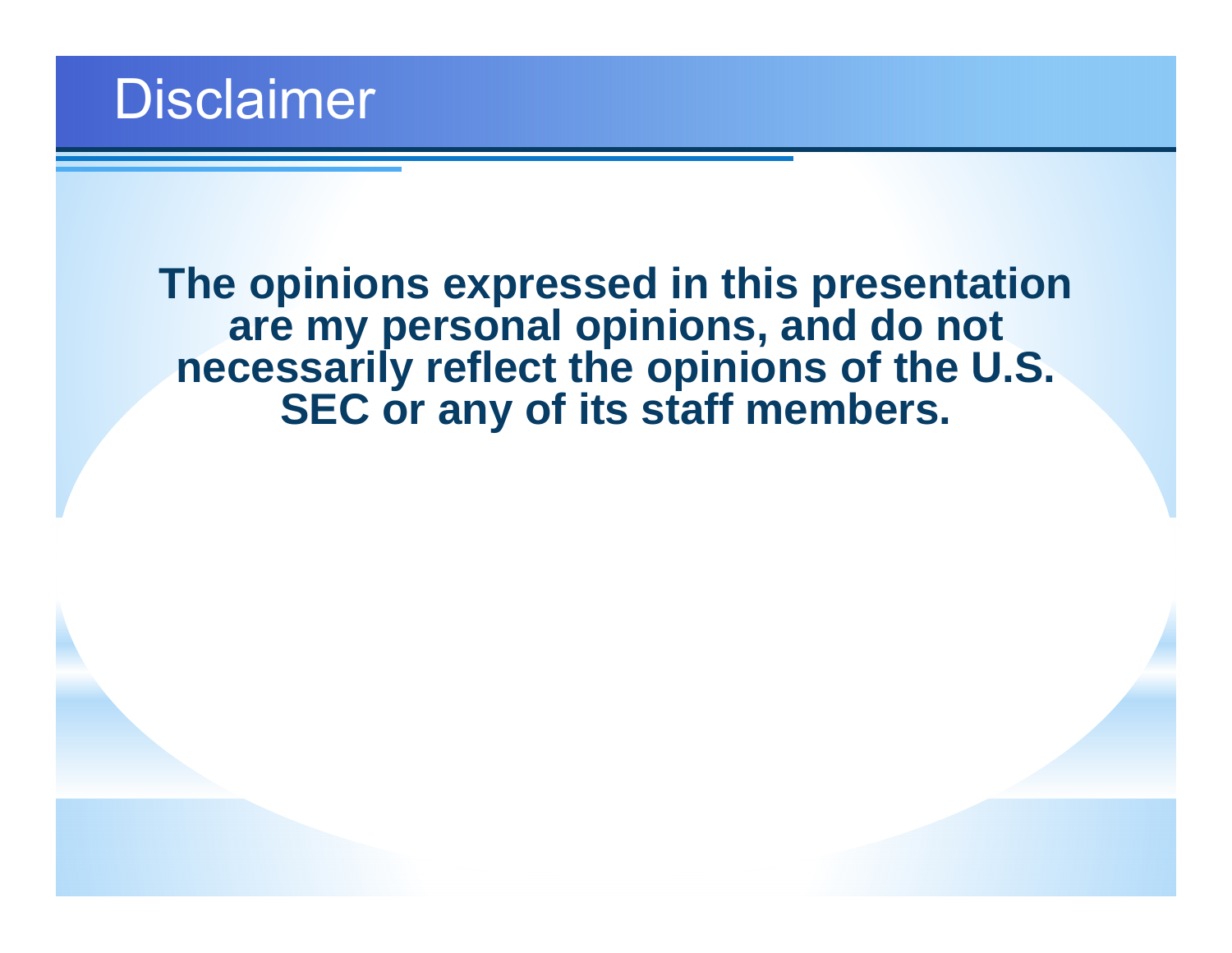#### Narrow Definition of Unconventional Resources

# •Discussion limited to low ( μd) and ultra-low permeability (nd) reservoirs, notably oil and gas shale reservoirs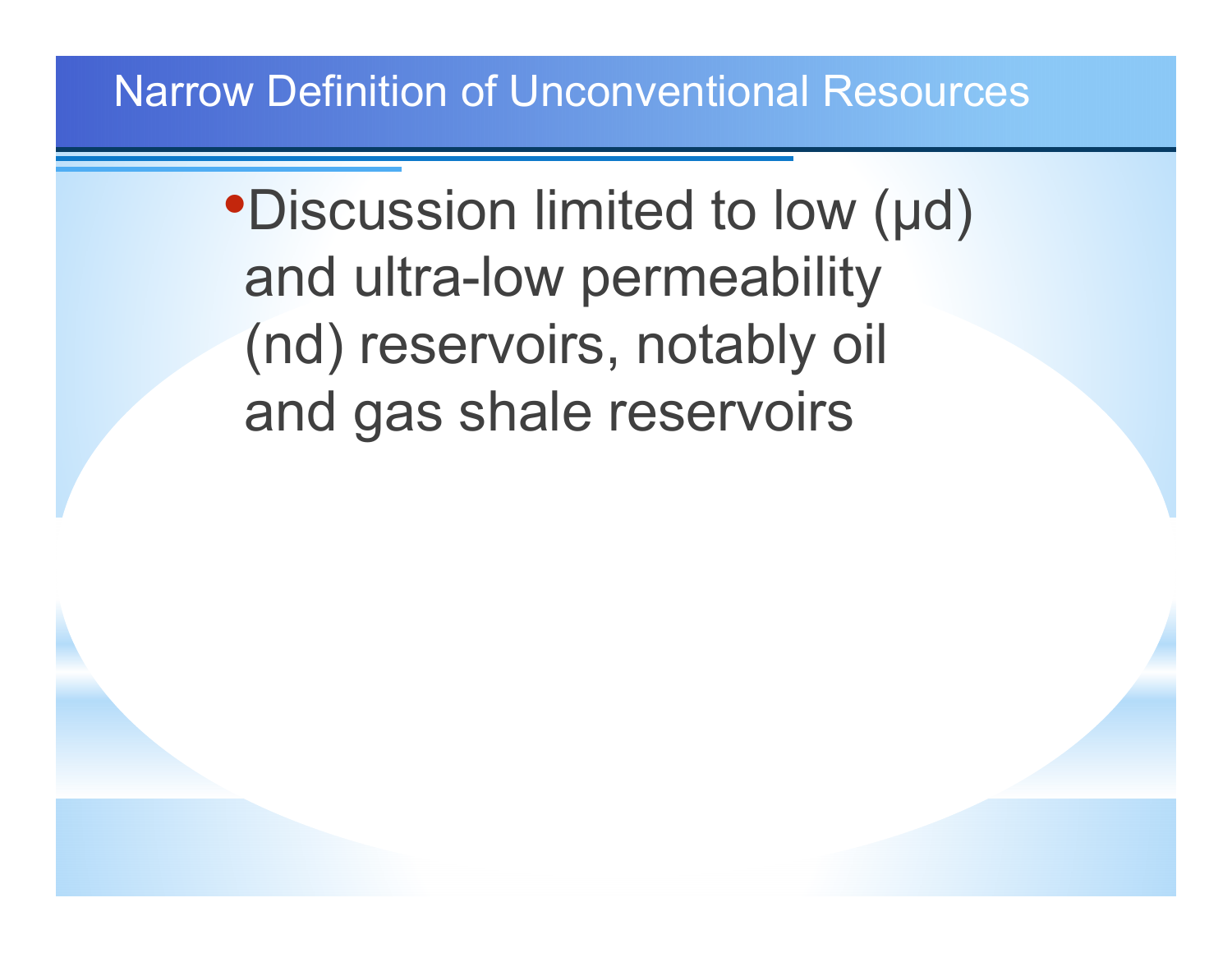### What Special Rules Has SEC Issued for UCR's?

- Short answer: None
	- Reporting regulations same for all reserves, conventional and unconventional
- Still, three features of modernized rules (2008) dominate guidance and discussion
	- Change of 'certainty' criterion for PUD's to 'reasonably certain'
	- Introduction of 'reliable technology' concept
	- Five-year rule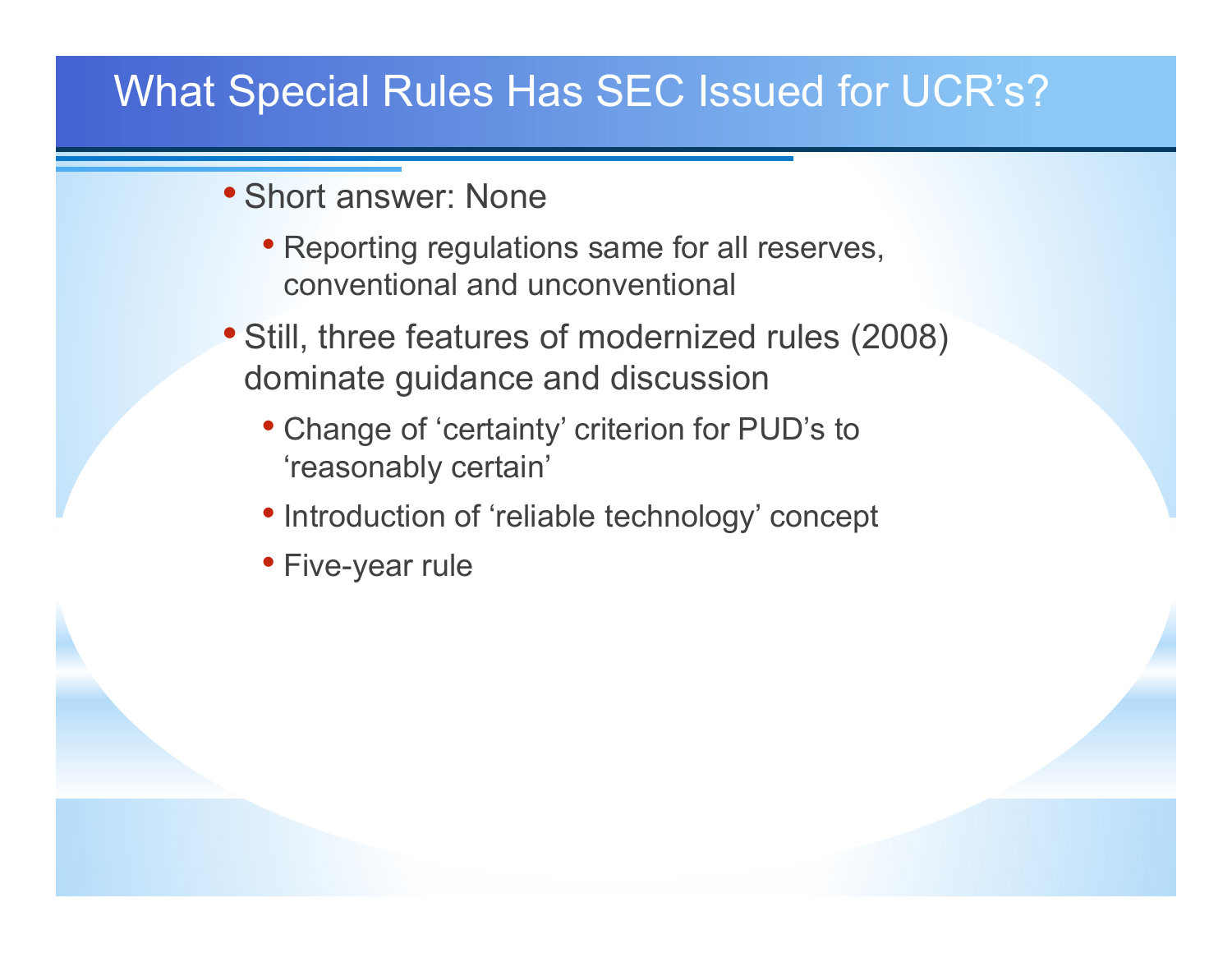### Effect of Certainty Criterion Change for PUD's

- Drilling locations beyond immediate offsets may qualify as PUD's if reasonable certainty criterion met
- Technology satisfying definition of 'reliable technology' required to provide appropriate certainty level
	- Reliable technology: Based on sound physical principles and demonstrated in practice to lead to correct conclusions *much more often than not* (for 1P reserves)
	- Documentation up to filer SEC staff will not issue 'approved list'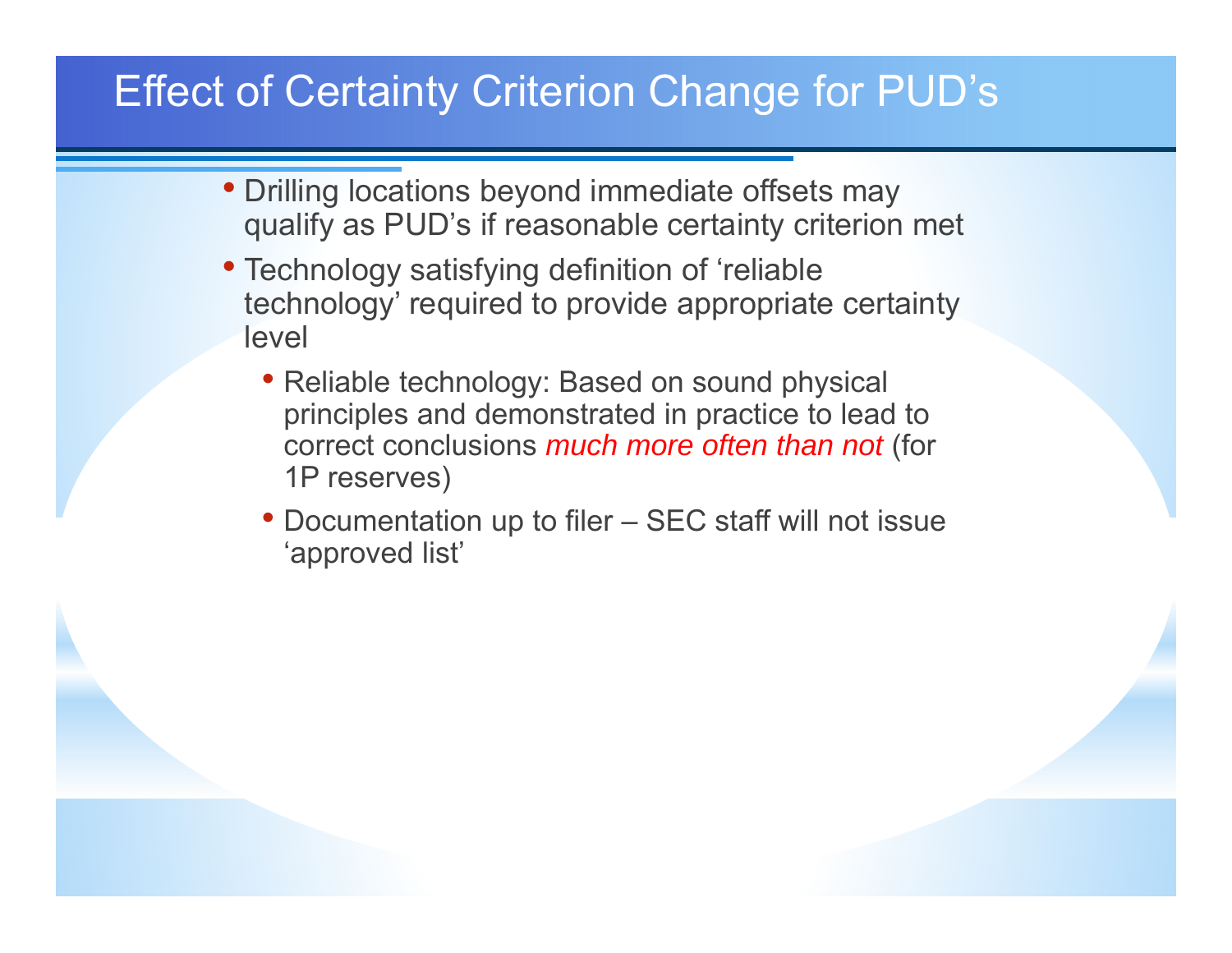#### Notable Example of Reliable Technology

- SEC has not objected to computational technique proposed in SPEE Monograph 3 for estimating PUD's possibly beyond immediate offset locations
- Basic idea
	- Establish EUR distribution for wells with economic production within area with geological similitude
	- Estimate distance beyond economic producers out to which EUR distribution remains essentially unchanged – consider it 'proved area'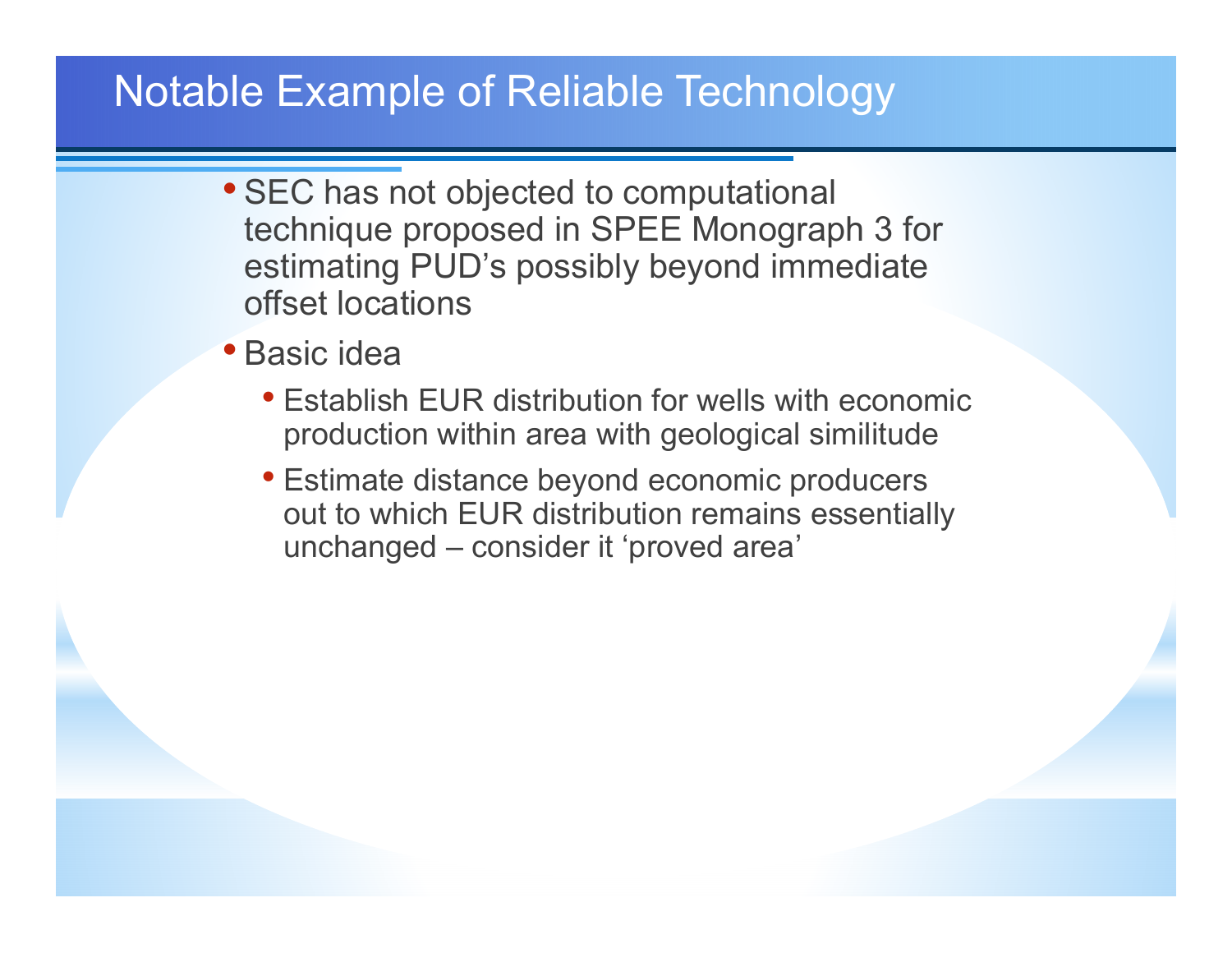#### Example EUR Distribution in Resource Play

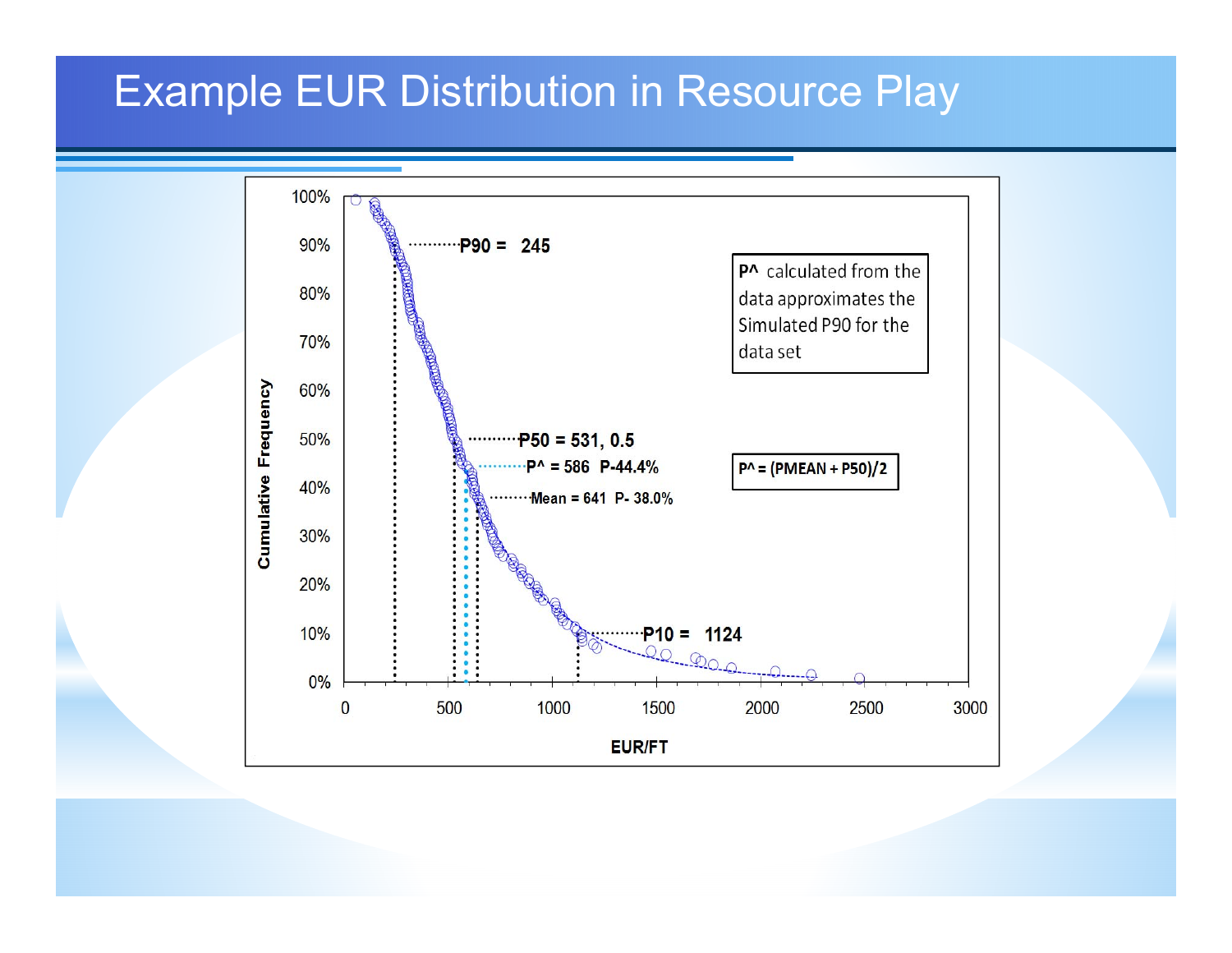### And How Are Filers Estimating EUR's?

- •Predominate method: Arps hyperbolic model, with conservative ' *b*' and conservative *Dmin* – probably SEC staff preference
- Methodology used even for wells with only a few months of production history at reserves determination time

• Argument: What's the alternative?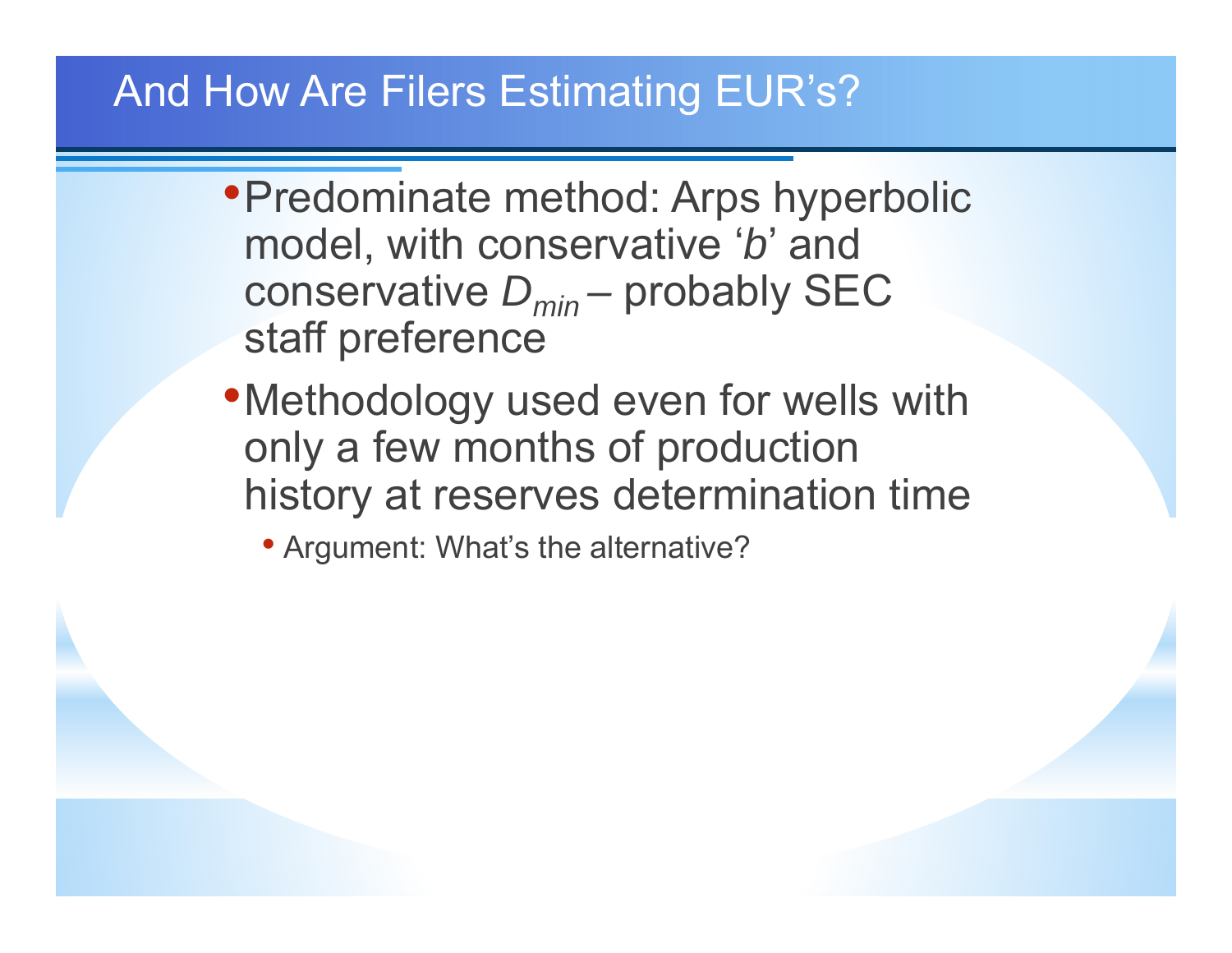### Reliable Technology Provides Opportunity in UCR's

- Monograph 3 example not extent of opportunities offered by reliable technology concept – possibilities unlimited
	- More extensive application of Rate Transient Analysis Techniques?
	- More defensible applications of volumetric and analog methodology, based on better reservoir characterization and more confident estimation of recovery factors?
	- Others we haven't thought of yet?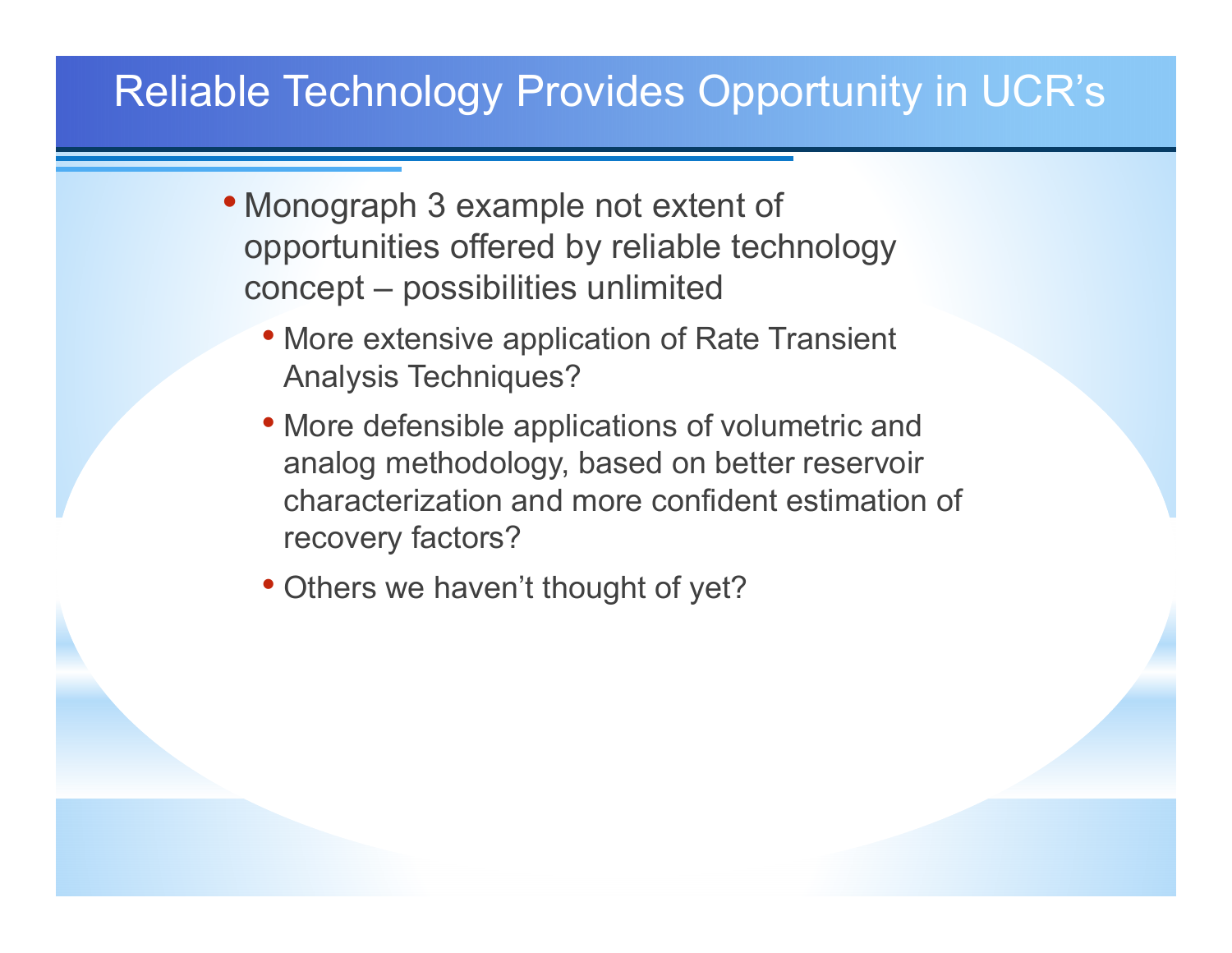## Five-Year Rule Rigorously Enforced

- •SEC staff has taken hard-line stand that, in onshore North American resource plays, PUD's disclosed in filings must be drilled within five years of *initial booking date*
	- Strong indications of position in 26 October 2009 guidance
	- Stronger indications in comment letters requests for exceptions not granted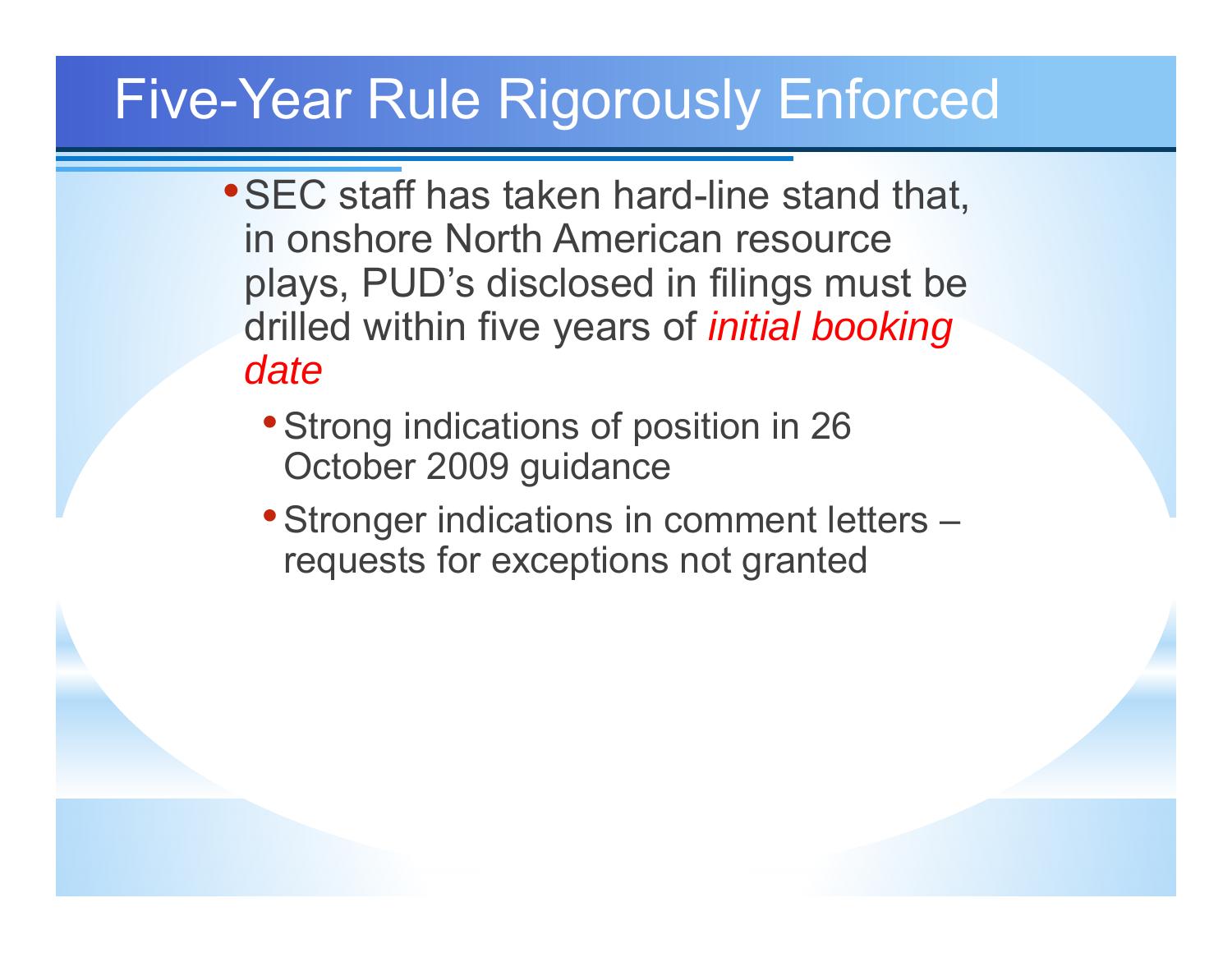### Recent Focus in Comment Letters Affecting UCR's

- PUD's: Do you really plan to drill PUD's you have disclosed within five years? Your drilling to date indicates less than 10% of your inventory has been drilled each year for the last two years … ?
- Hydraulic fracturing: Have you properly identified the environmental risk from hydraulic fracturing?

(Based on Ryder Scott analysis of comment letters presented in May 2013)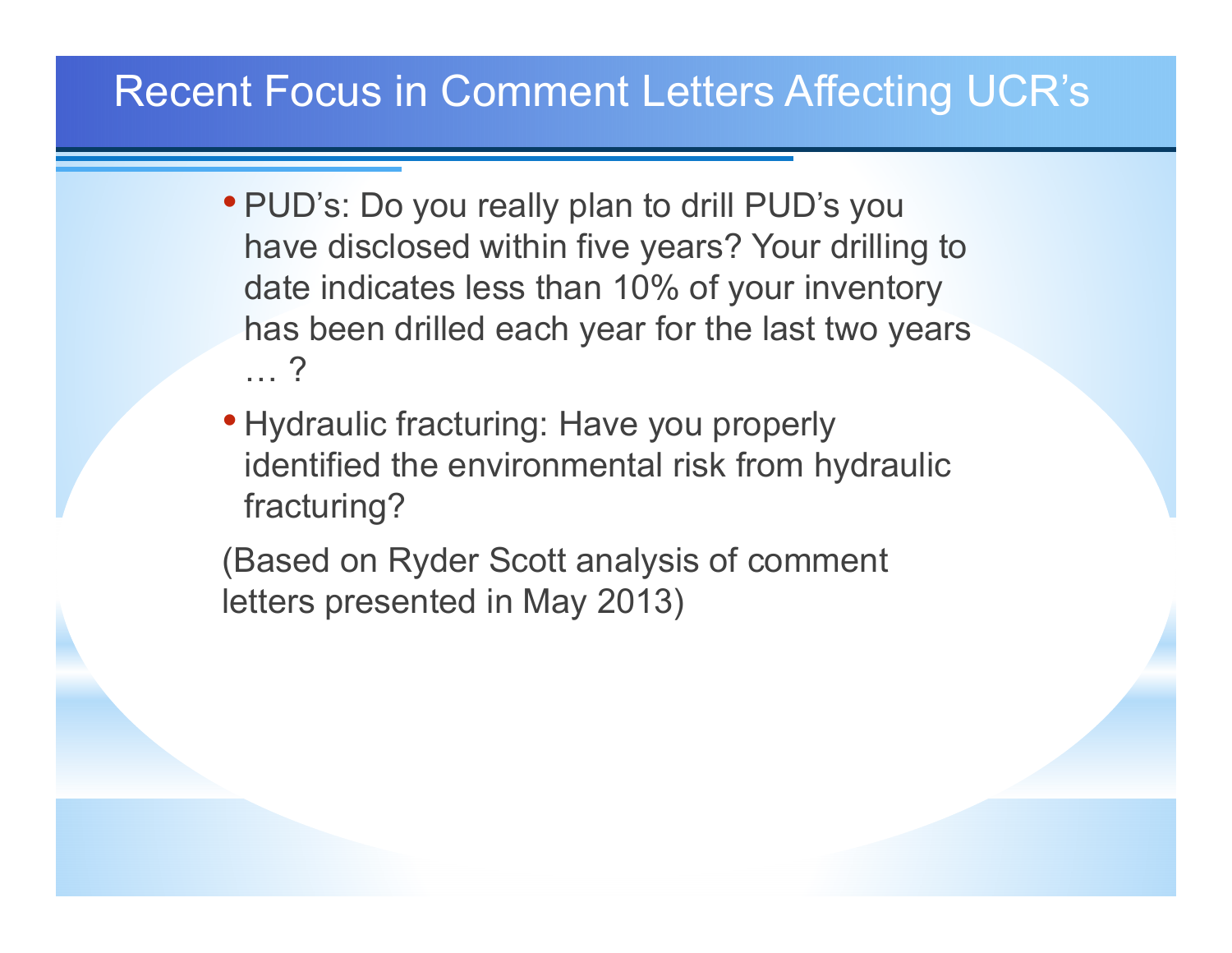## Recent Significant Changes in SEC

- John Hodgin, former president of Ryder Scott joined staff in August 2012, increasing technical staff to two engineers/geoscientists
- Engineering Fellow may be added soon
	- Possible initial two-year term, with possible extension
	- Qualifications may include familiarity with 'modern forecasting methods' beyond Arps with *Dmin*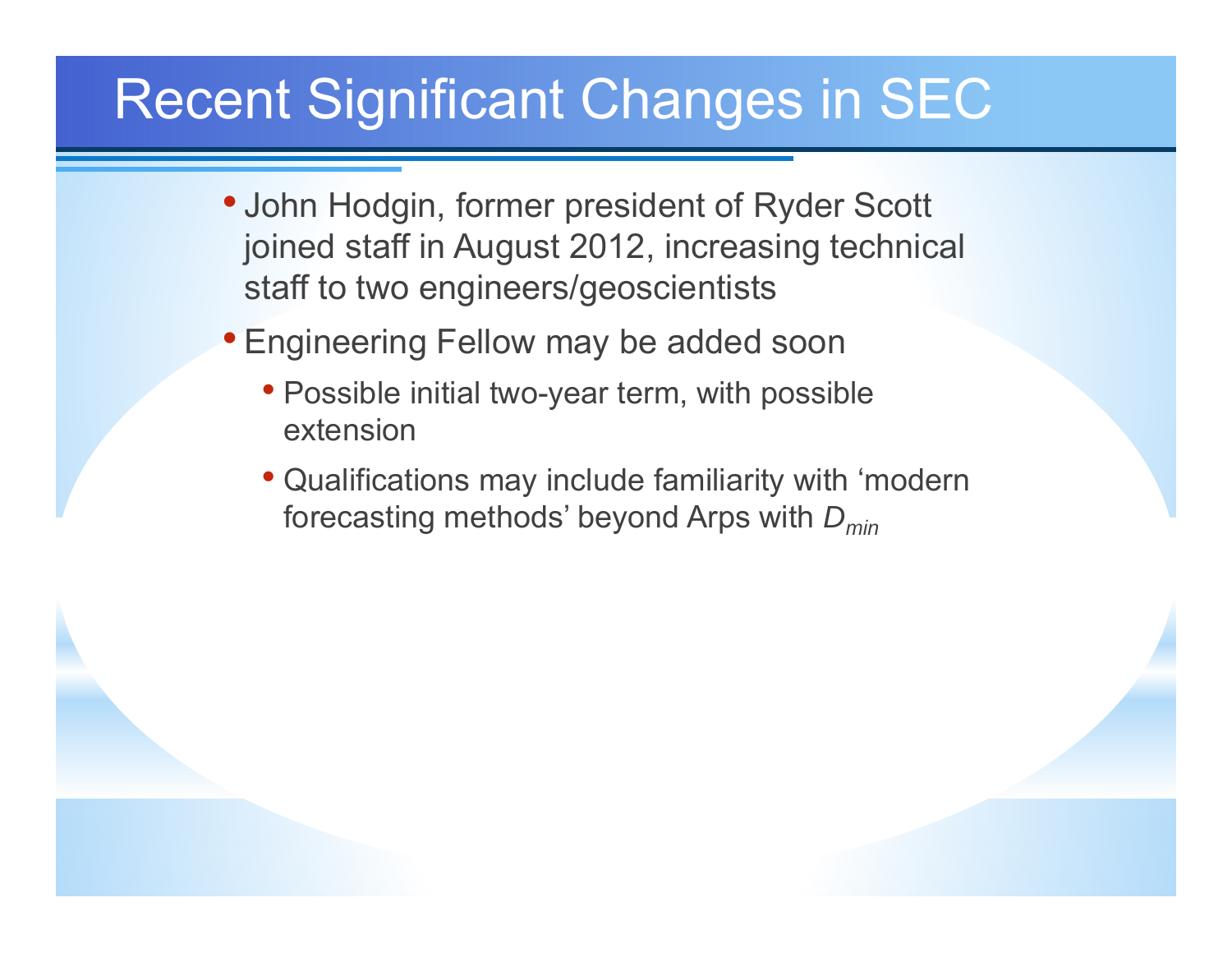# **Summary**

- No special disclosure requirements for UCR's
- Formal guidance on rules limited (October 2009, one issue in May 2013), but UCR's received major attention
	- Most 'guidance' specific-issue focused in comment letters
- Emphasis on five-year rule in guidance and comment letters
- Promising acceptance of techniques claimed to meet criteria for 'reliable technology,' providing opportunities for creative thinking